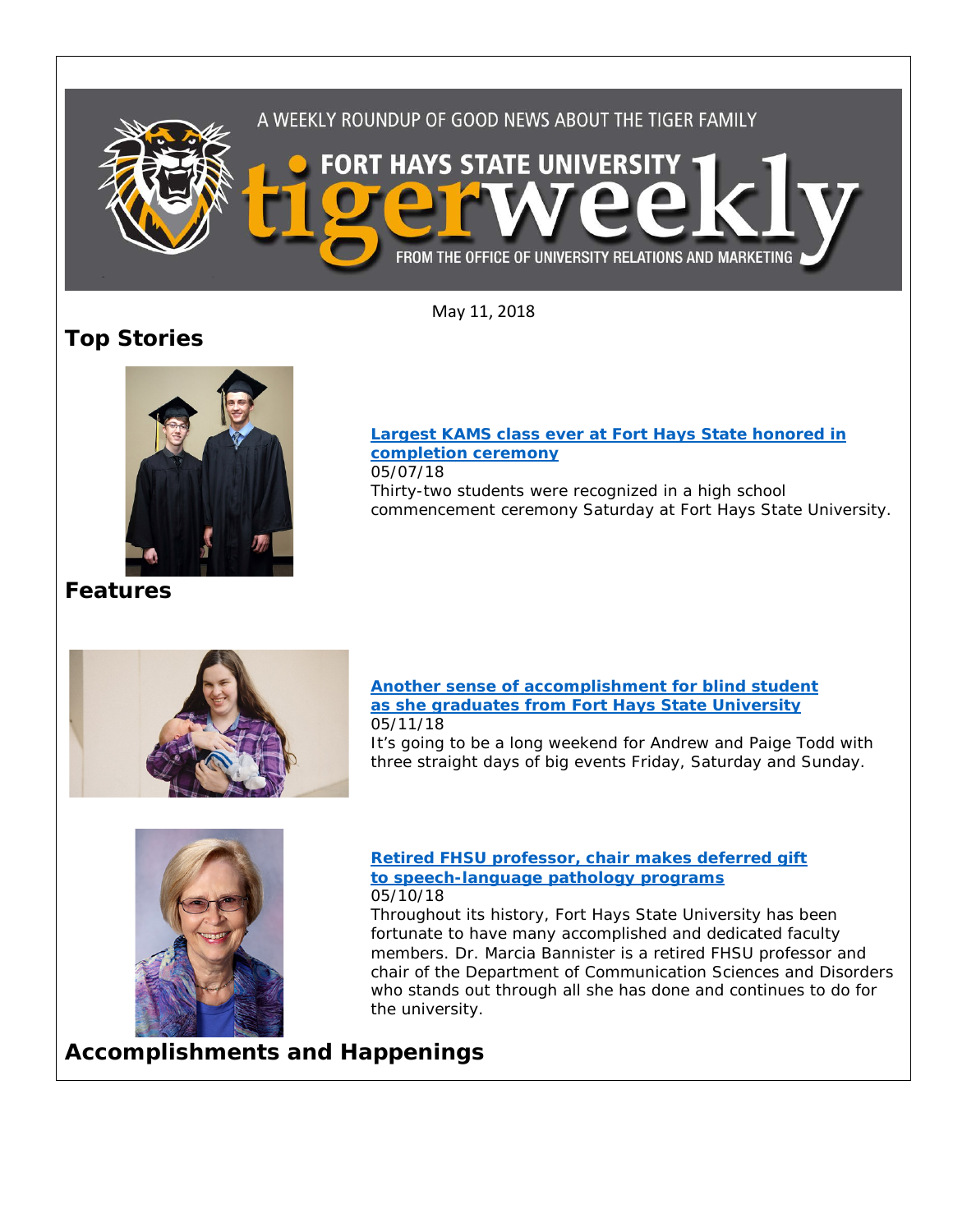

#### **[Dealing with bias, gaining supervisory skills](https://www.fhsu.edu/news/2018/05/dealing-with-bias,-gaining-supervisory-skills-to-be-topics-of-june-mdc-workshops.html)  [to be topics of June MDC workshops](https://www.fhsu.edu/news/2018/05/dealing-with-bias,-gaining-supervisory-skills-to-be-topics-of-june-mdc-workshops.html)** 05/07/18

Two workshops, one on dealing with subconscious biases and another on learning to supervise, will be offered in June by the Management Development Center of the W.R. and Yvonne Robbins College of Business and Entrepreneurship at Fort Hays State University.



### **[FHSU earns three rankings in April](https://www.fhsu.edu/news/2018/05/fhsu-earns-three-rankings-in-april.html)**

05/08/18

Programs offered through the Fort Hays State University Virtual College received three recognitions in April from various agencies as among the best and most affordable online programs offered by U.S. colleges and universities.



#### **[Forsyth Librarians present research](https://www.fhsu.edu/news/2018/05/forsyth-librarians-present-research-at-culs-conference.html) at CULS conference** 05/08/18

Staff members from Forsyth Library represented Fort Hays State University at the recent Kansas Library Association, College and University Libraries, in Mayetta.



## **[FHSU selected to host 2019 Kansas SHRM summit](https://www.fhsu.edu/news/2018/05/fhsu-selected-to-host-2019-kansas-shrm-summit.html)**

05/08/18 Fort Hays State University will host the Kansas Society of Human Resource Management Student Summit in April 2019.



#### **[Student takes first place at international competition](https://www.fhsu.edu/news/2018/05/student-takes-first-place-at-international-competition.html)** 05/08/18

Zachary Dziadul, Macon, Ga., recently won first place in the Entrepreneurship Challenge at the Collegiate Distributive Education Clubs of America International Career Development Conference in Washington, D.C.